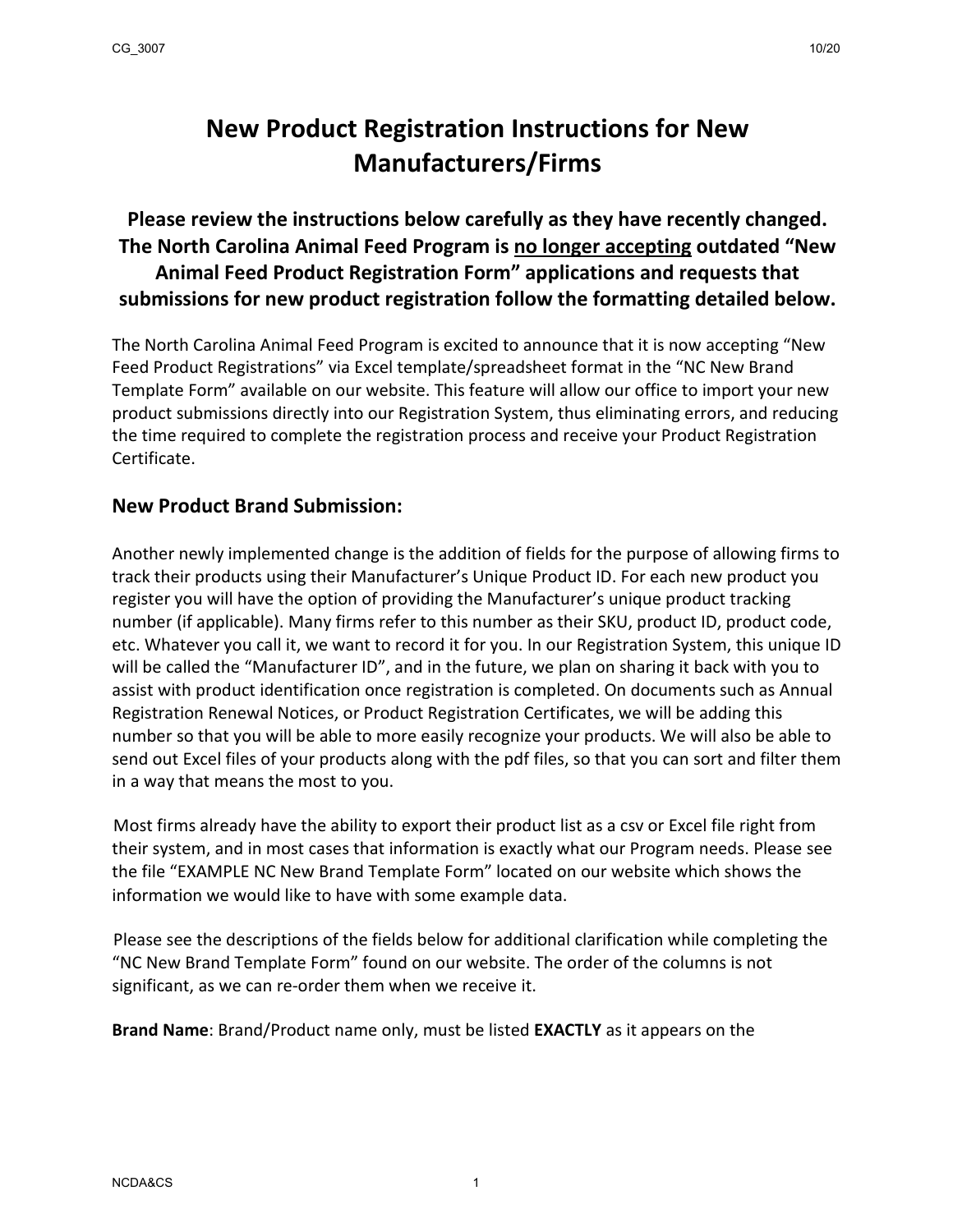product label or packaging. Please DO NOT include product ID's, SKU's or other Manufacturer unique product identifiers in the Brand Name. See "Manufacturer ID" section for instructions on how to provide this information.

**Fee**: The NC Registration Fee. Including the dollar sign and/or decimals is optional and not required.

**\$5.00 per Brand sold in packages over 5 lbs**

**\$40.00 per Brand sold in packages of 5 lbs or less**

**\$45.00 per Brand sold in packages of 5 lbs or less & over 5 lbs**

**\$12.00 per Brand sold in Canned or Hermetically Sealed Containers**

*(DELINQUENCY FEES: \$30.00 per product if applicable for late registration)*

**Class**: Livestock Feed, Feed Additive, Pet Food, Pet Treat, Mineral Premix, Specialty Pet, etc.

**Composition Type**: Pellet, Moist, Semi-Moist, Baked, Liquid, Kibble, Crumble, etc.

**Manufacturer ID**: Your firm's Unique Product Identifier that you utilize to track each product.

**NADA Number**: Only applicable for **medicated feeds**. If no medicated feeds, leave blank.

**UPC Codes**: If you wish to have this number added for your convenience, please do so. You can add as many UPC Codes per product as you wish. Please separate each code with a comma and no spaces.

If you have any questions regarding this new process or information included on the "NC New Brand Template Form", please send an email with your question and information to [ncfeed.registration@ncagr.gov](mailto:ncfeed.registration@ncagr.gov) and our office will respond as soon as possible to address your questions.

## **Product Label Submission:**

The final change implemented impacts how our Program would prefer to receive and review your firm's product labels. For those firms who would like to transition to all digital file submission (doc, pdf, jpg, pfg, etc.), we have several options available at this time.

1. The Firm establishes and manages a shared drive/space where they provide the NC Animal Feed Program registration personnel access to search for, view and print current labels of products registered in NC. This library can include products being submitted for new registration and existing product labels already registered in NC.